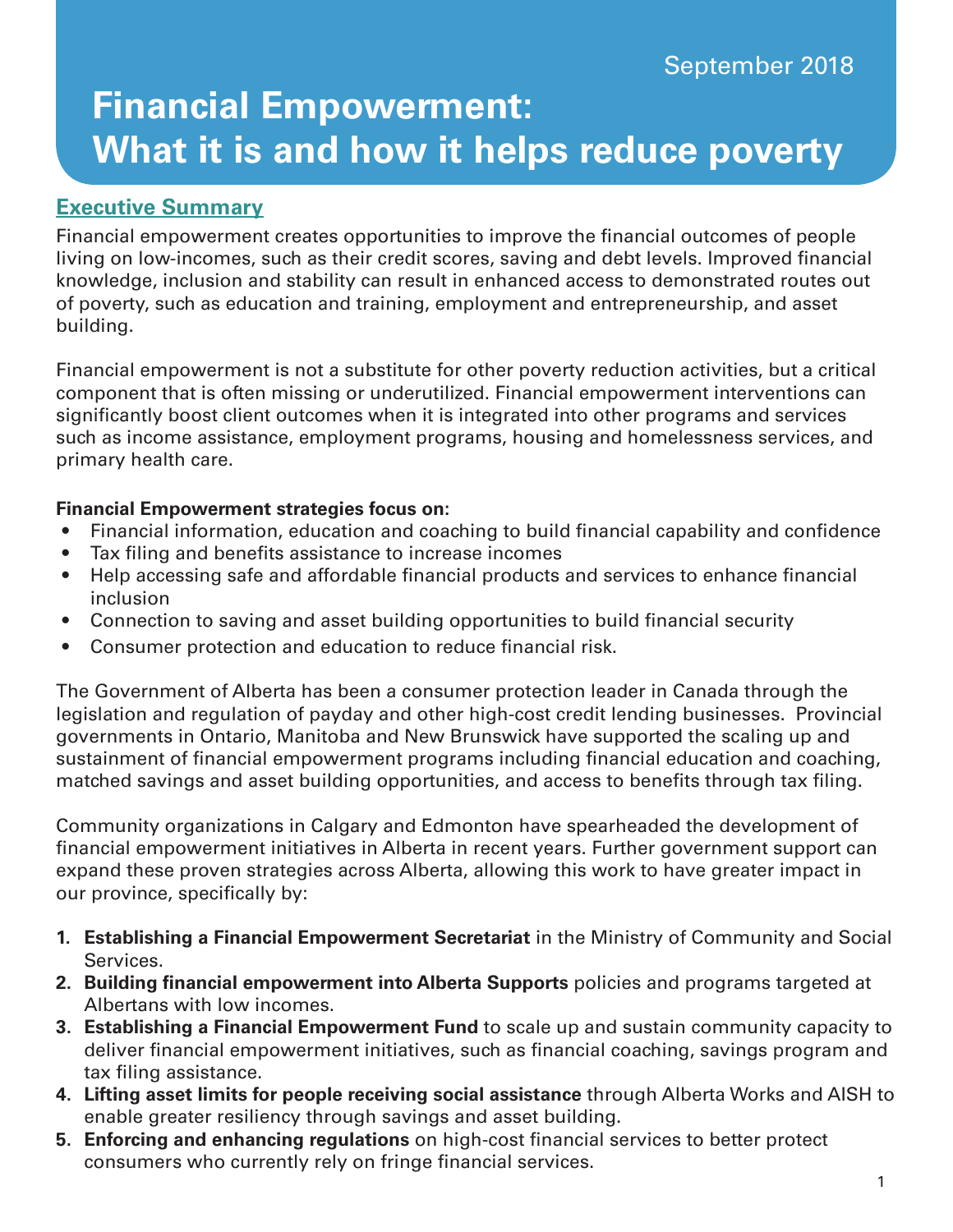# **Provincial Government Action on Financial Empowerment**

Financial Empowerment can save government money over the long term by reducing people's need to access ongoing government services as their financial situation improves. Governments across Canada are embracing financial empowerment strategies to support the financial outcomes for people living on low incomes.

The **Government of Alberta** has taken important steps to reduce the financial risk of vulnerable consumers by passing legislation to **regulate high cost lenders** offering products and services such as payday loans, instalment loans, pawn loans, title loans, used car loans and rent-to-own contracts. Alberta's leadership on this issue has inspired other provinces to make changes to the legislation and regulation governing high cost lenders.

The government's 2016 decision to **exempt RDSP and RESP savings from asset calculations** for social housing eligibility, followed by the increase in these asset limits as part of the Provincial Affordable Housing Strategy will allow Albertan's to maintain savings and build economic resiliency.

The **Government of Ontario** has provided \$8 million over four years to **fund the Financial Empowerment and Problem Solving project**, expanding proven financial empowerment interventions to at least 50,000 Ontarians living on low incomes. This work is being led by the Ontario Financial Empowerment Champions network and includes activities like financial coaching, assistance with tax filing, accessing mainstream banking services and increasing enrollment in RESPs and access to Canada Learning Bonds.

Additional work is underway by Toronto Employment and Social Services (TESS), as the administrator of Ontario Works programs in the city, to **increase RESP enrollment and takeup rates of the Canada Learning Bond**. TESS estimates that 35,000 eligible children whose families are receiving Ontario Works assistance are not accessing the CLB, resulting in up to \$70 million in unclaimed benefits.

The **Government of Manitoba** was an early leader in supporting Manitobans with low-incomes to build their financial security through Manitoba Saves, an initiative that combined financial **literacy training with two distinct matched savings programs**. These programs offered individuals and families a matching grant of three dollars for every dollar they saved to be put towards assets like education savings or tuition, job-related training, tools or equipment, or emergency savings.

Between 2000 and 2008, the Province directly contributed close to \$570,000 to matched savings programs, of which \$141,000 directly went towards home purchases by 71 participants in Winnipeg. Manitoba Saves also led the Government of Manitoba to **raise the exempted asset limits** used to determine eligibility for social assistance in 2008.

The **Government of New Brunswick** invested in local community partners to help individuals and families on low incomes **file their annual income tax returns** to access more than \$38.8 million in federal and provincial benefits in 2016 – resulting in a 72% increase from 2011.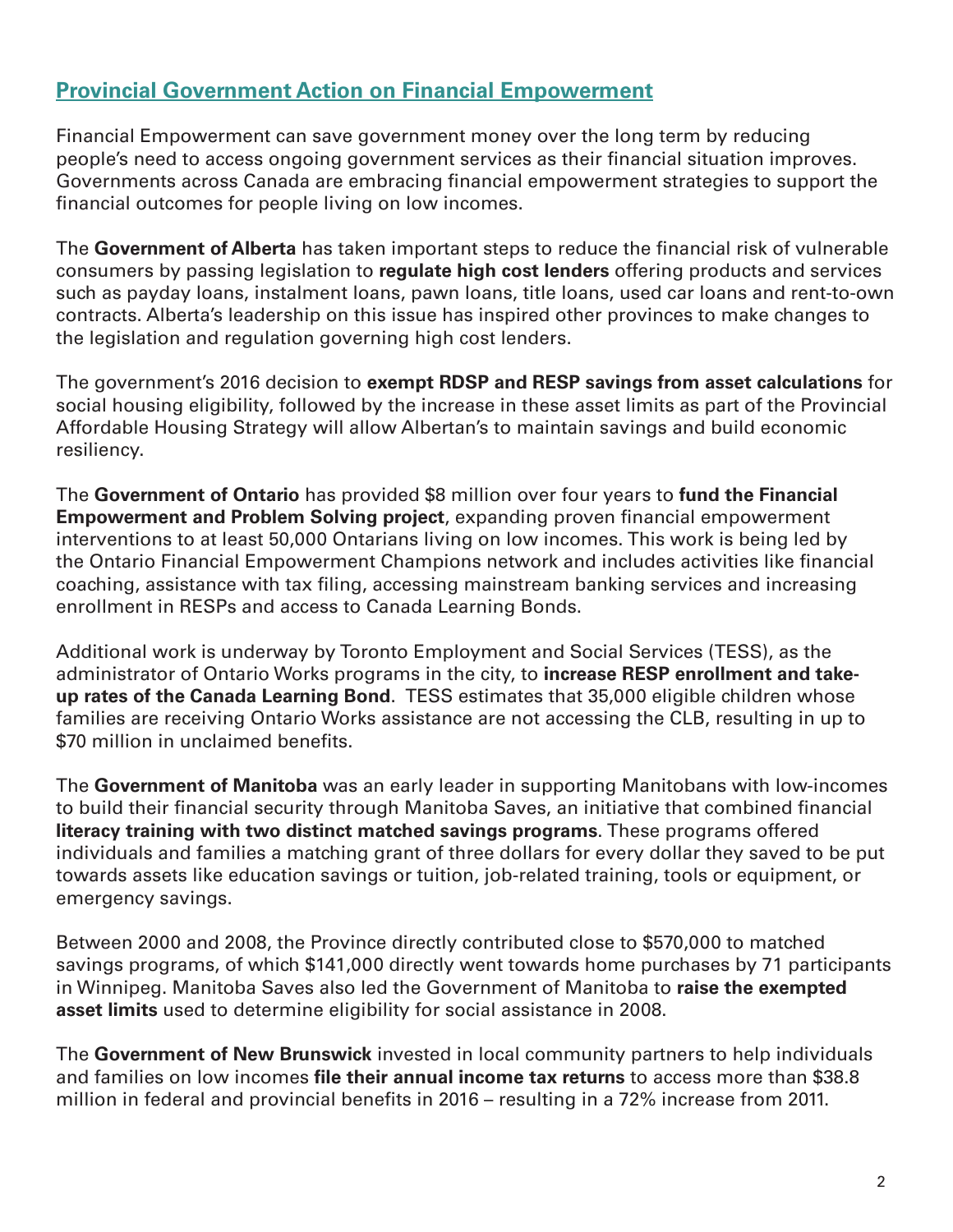The Economic and Social Inclusion Corporation, created to develop, coordinate and implement provincial poverty reduction initiatives, has also set a priority of increasing access to the Canada Learning Bond. With over 33% of eligible children having direct contact with the Ministry of Social Development, they are **prioritizing CLB enrollment for children in permanent or temporary care**, and those covered under the province's social assistance programs.

### **Financial Empowerment to enhance provincial poverty reduction activities**

In keeping with these goals and our overarching objective of preventing, alleviating and reducing poverty, we recommend that the Government of Alberta build financial empowerment into their poverty reduction activities in the following ways:

- **1. Establish a Financial Empowerment Secretariat in the Ministry of Community and Social Services.** The Financial Empowerment Secretariat would steward the integration of financial empowerment strategies into Alberta Supports policies and programs. Working collaboratively with Alberta Supports staff and community partners, the secretariat would ensure Albertans with low incomes have access to an effective system of supports to enhance their financial stability, reduce their risk of poverty and build the skills and assets they need to pursue proven pathways to opportunity: education, training, entrepreneurship, and home ownership.
- **2. Build financial empowerment into Alberta Supports policies and programs targeted at Albertans with low incomes.** Evidence shows that building financial empowerment interventions, like financial coaching, benefits screening, and tax filing assistance, into housing, employment and social assistance programs has a "supervitamin" effect – improving program outcomes, as well as the financial outcomes of participants. For example, people living with a disability can access up to \$90,000 in federal grants and savings incentives through the Registered Disability Savings Program and the Canada Disability Savings Bond (CDSB), but only a fraction of those eligible are currently enrolled. Coordinated outreach and education strategies from knowledgeable practitioners, and hands-on help to AISH and PDD support recipients, can dramatically improve take-up of these federal benefits and significantly improve the future financial security of people living with disabilities.
- **3. Establish a Financial Empowerment Fund to scale up and sustain community capacity to deliver financial empowerment supports.** People with low and modest incomes benefit from free, unbiased and high-quality financial empowerment supports tailored to their needs and financial context. Services like free financial help centres measurably improve their financial outcomes – increasing financial capability, incomes and savings, while reducing debt. Dozens of community-based organizations are currently offering financial empowerment supports in Alberta. With an investment of \$2.5 million over 4 years, these programs can be replicated in other regions of the province, scaling up the program models and tools that early adopters of financial empowerment have developed.
- **4. Lift asset limits preventing people receiving social assistance through Alberta Works and AISH from saving and building assets.** Evidence from the U.S. shows that lifting or eliminating savings and asset restrictions associated with welfare programs does not lead to increased enrolment but, instead, reduces administrative costs. Ontario and Manitoba have adjusted their asset limits in recent years offering a model for Alberta to follow, building on the changes already implemented with respect to social housing eligibility.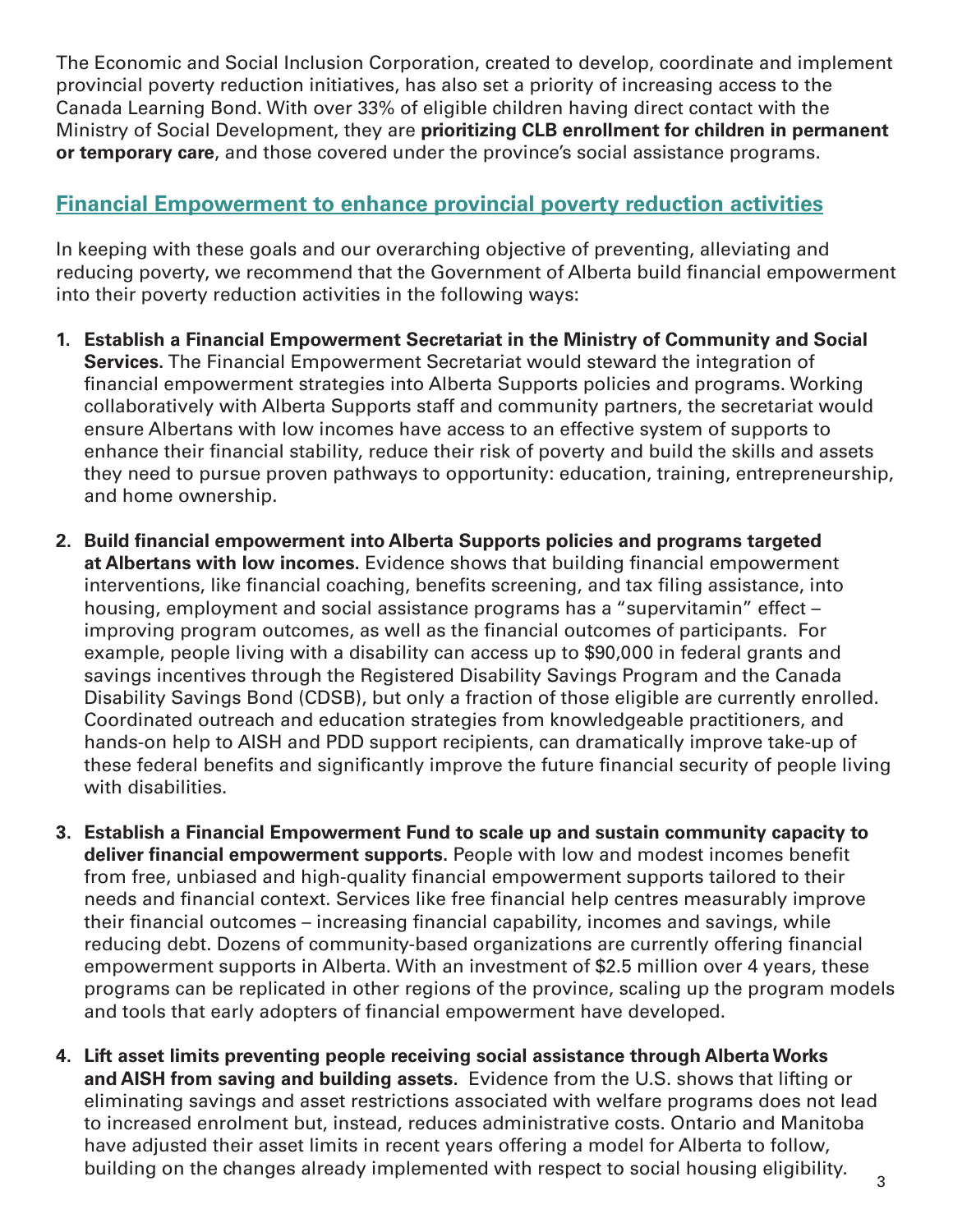- **5. Enforce and enhance regulations on high-cost financial services to better protect consumers who currently rely on fringe financial services.** New provincial regulations for both payday and other high-cost credit lenders mark a significant step forward in protecting vulnerable consumers from products and services that pose significant risk of rapidly escalating debt. The provincial government has a key role to play allocating sufficient resources to proactively monitor and enforce compliance with these regulations while considering future legislative and regulatory enhancements to:
	- a. reduce and cap prices, interest, and fees charged;
	- b. establish reinstatement rights in rent-to-own and title loans; and
	- c. require lenders to assess borrowers' ability to repay.

#### **Spotlight on Financial Empowerment in Alberta**

#### **Financial Education and Coaching**

The Financial Pathways Collaborative (FPC) is a one-of-a-kind partnership led by eight financial institutions together with United Way of the Alberta Capital Region, The City of Edmonton and e4c. Through community workshops, the banking volunteers provide agencies and people living with low income access to tools, resources and expertise to assist them in building their financial stability. **In the first 2 years, the FPC has trained over 70 volunteers from financial institutions, delivered over 170 financial literacy workshops to nearly 2,000 community members.** 

In Calgary, Momentum has offered Money Management workshops to over 20,900 Calgarians living on low-incomes since 1999. Additionally, **over the past nine years 580 staff members at 180 community agencies have been trained to deliver the program curriculum, extending financial literacy training to over 14,000 individuals.** One-on-one financial coaching has been added to the services offered by agency partners of the Financial Empowerment Collaborative to further assist individuals and families living on low incomes to learn strategies to reduce debt, increase savings, and build assets. In 2017, 71 agency staff were trained as financial coaches, adding this important skill to the services they offer and reaching over 300 people in Calgary.

#### **Affordable and Accessible Financial Products**

Unbanked and underbanked Albertans now have **access to new mainstream banking and credit options** that have been developed as alternatives to payday and other high-cost lending services. These include Connect First Credit Union's Cash Crunch Loan and Servus Credit Union's Fast Forward Small Loan that offer loans to eligible borrowers at lower interest rates and without the fees and penalties charged by non-mainstream lenders.

Four Directions Financial, an innovative partnership between ATB Financial and Boyle Street Community Services offers **standard banking products and services to Edmontonians who are homeless or living in poverty**. Unique supports such as biometric customer identification, low fee account and cheque cashing services, and free financial literacy workshops are provided to remove some of the barriers faced by people who struggle to access basic banking services.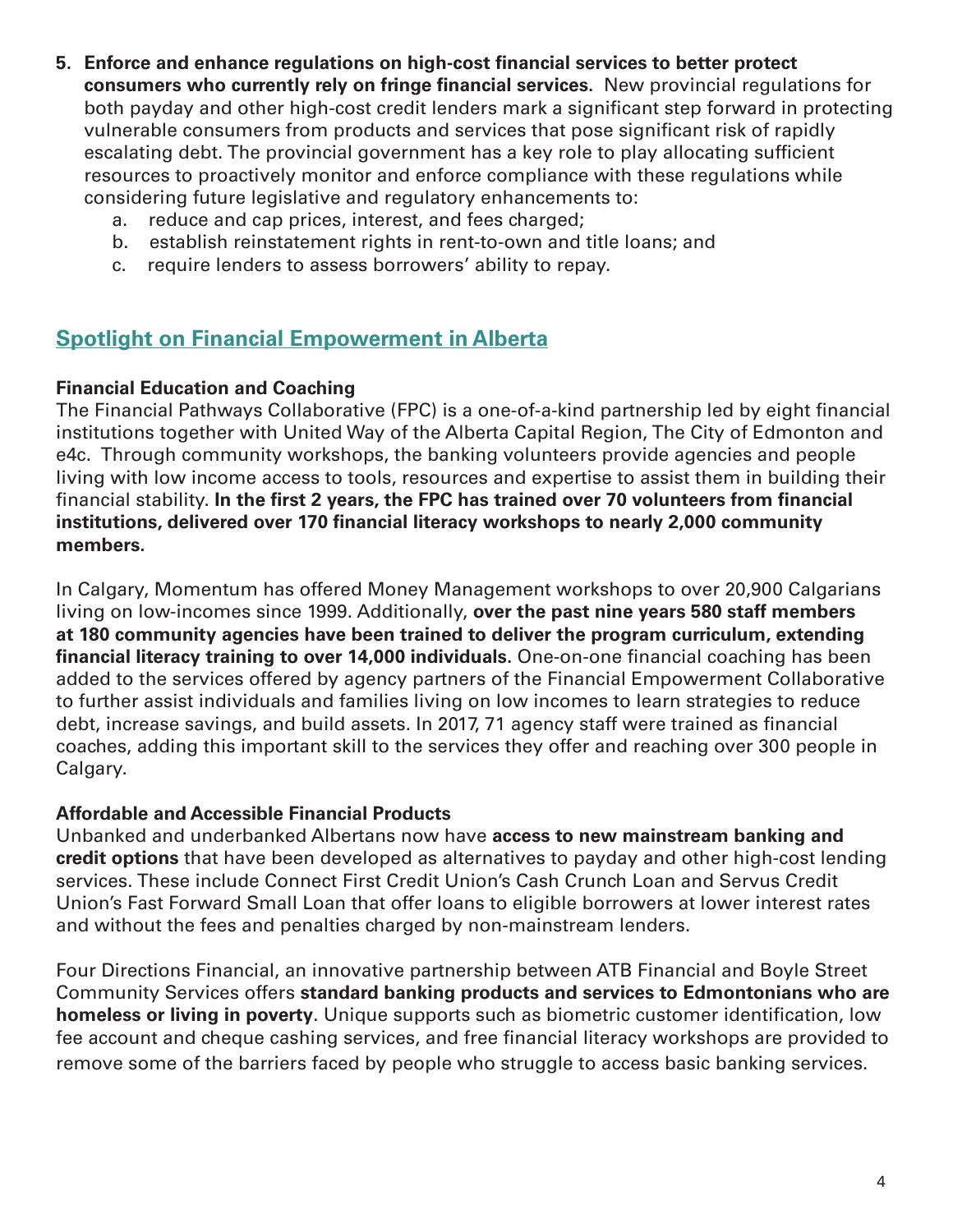#### **Education Savings**

In Calgary, 143 front-line staff were trained as Community Champions in 2017 to help Calgarians living on low incomes to open RESPs for their children. During Education Savings week in November 2017, 17 partner agencies assisted families in Calgary to open 961 new RESPs, representing 22% of all RESPs opened across Canada. **Calgary is now a national leader in education savings with one of the highest uptake levels of the Canada Learning Bond.**

#### **Taxation and Government Benefits**

Over 2016 and 2017 more than 6,300 Edmonton households, including over 400 newcomers paying Canadian taxes for the first time, received help from e4c Make Tax Time Pay. This program works with partners at 29 different sites across Edmonton, where over 275 volunteers help people file their income taxes. **In 2017, this resulted in households receiving \$10.19 million in tax refunds, credits and child tax benefit payments.**

Agency partners of Calgary's Financial Empowerment Collaborative coordinated 587 tax clinics in 2017. With the support of 857 trained volunteers, 8,445 Calgarians filed their tax returns resulting in \$3.7 million in tax refunds. Many of these tax filers will also be **eligible to receive additional provincial tax credits and benefits like the Alberta Child Benefit, Alberta Family Employment Tax Credit and the carbon levy rebate.** 

#### **Matched Savings**

Over 2,300 Calgarians have saved close to \$4.25 million since 1999 through Momentum's matched savings programs. Over the years, participants have used these savings towards home ownership and other housing stability costs, tuition and education-related materials, and emergency and long-term savings among other assets. In 2017, an additional 311 people participated in a matched savings program through the Financial Empowerment Collaborative, **earning \$403,542 to put towards the purchase of over 100 assets.**

Participants in Edmonton's Empower U attend financial literacy workshops and save for an asset that will move them ahead financially. For every dollar a participant saves, they receive two dollars as part of the matched savings program. **In its first seven years, over 1,700 people have participated in the Empower U program and have saved close to \$575,000** by combining their own savings and matched savings. To date 740 assets have been purchased to assist participants in improving their education, employment prospects and housing stability.

# **Financial Empowerment Leaders in Alberta**

Both **Edmonton and Calgary have established Financial Empowerment Collaboratives**  (FEC), consisting of dozens of partners from all sectors that contribute to tangible financial empowerment outcomes. The two cities are also part of a **National Financial Empowerment Champions project, supported by Prosper Canada and funded by the Federal Government.**

In Edmonton the FEC is co-chaired by **City of Edmonton and United Way of the Alberta Capital Region,** while **e4c** leads the work of the National Financial Empowerment Champions project in partnership with the **Bissell Centre** and the **Institute for the Advancement of Aboriginal Women.**  In Calgary, **Momentum** is the lead organization for both initiatives with important contributions from **Bow Valley College, The City of Calgary, Sunrise Community Resource Centre and United Way of Calgary and Area.**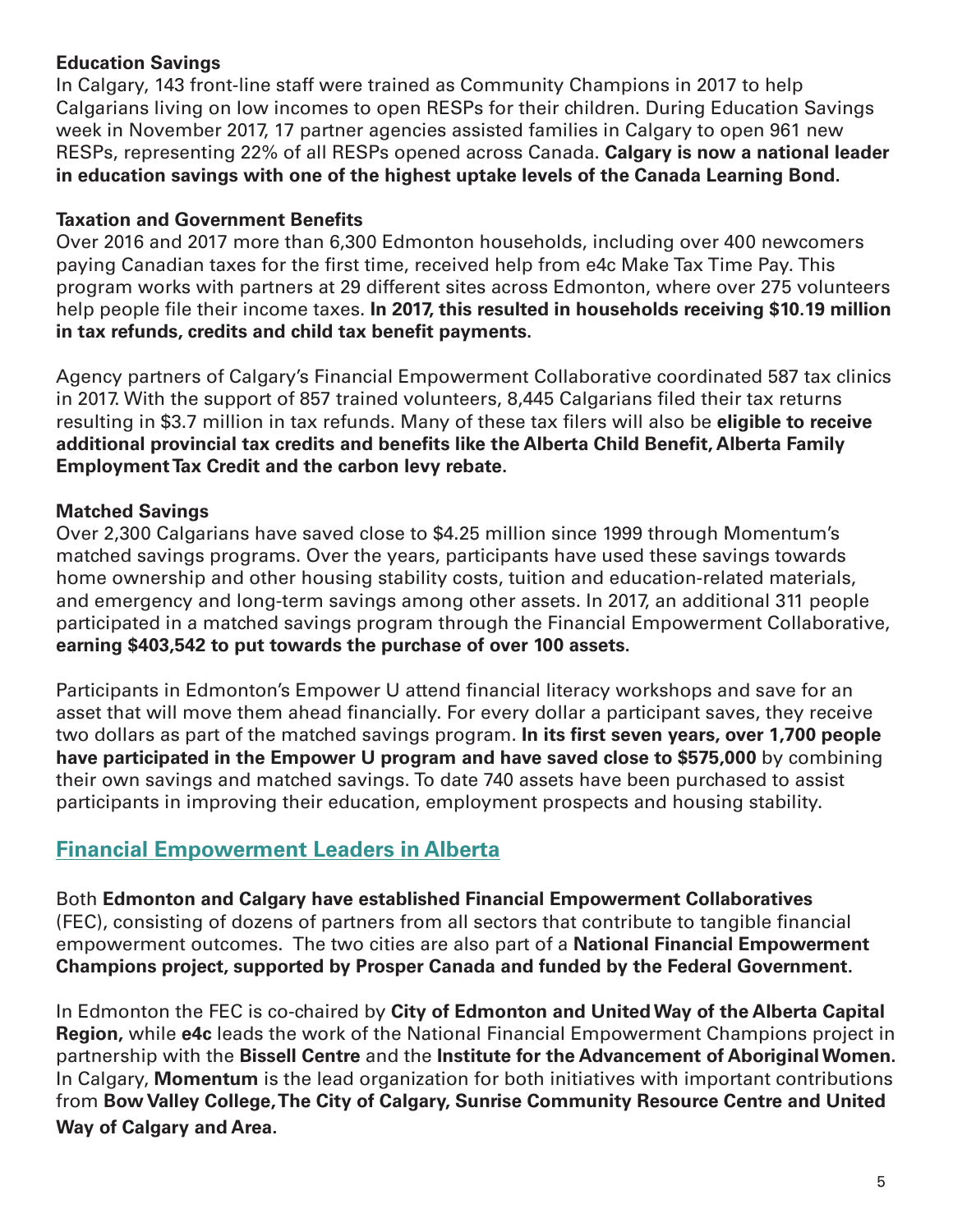# **This report was published thanks to funding from:**



# **As well as support from the ABLE Financial Empowerment Network**

The ABLE Financial Empowerment Network is national coalition of community practitioners, financial institutions, researchers, academics, policymakers and funders dedicated to reducing poverty through financial empowerment initiatives that improve the financial security of vulnerable, low-income, community members. Supported by Prosper Canada, ABLE has a national Steering Committee, established to develop and actively promote public policies and regulation that help Canadians with low incomes to build their financial wellbeing.

#### **Contact**

 **Kelly Dowdell Jasmine Monaghan** Momentum e4c (403) 204 6180 (780) 424-7543 ext. 156

# Public Policy Manager **Director, Community Services** kellyd@momentum.org JMonaghan@e4calberta.org









**Edmonton Einancial Empowerment Collaborative** EARN, SAVE, BUILD.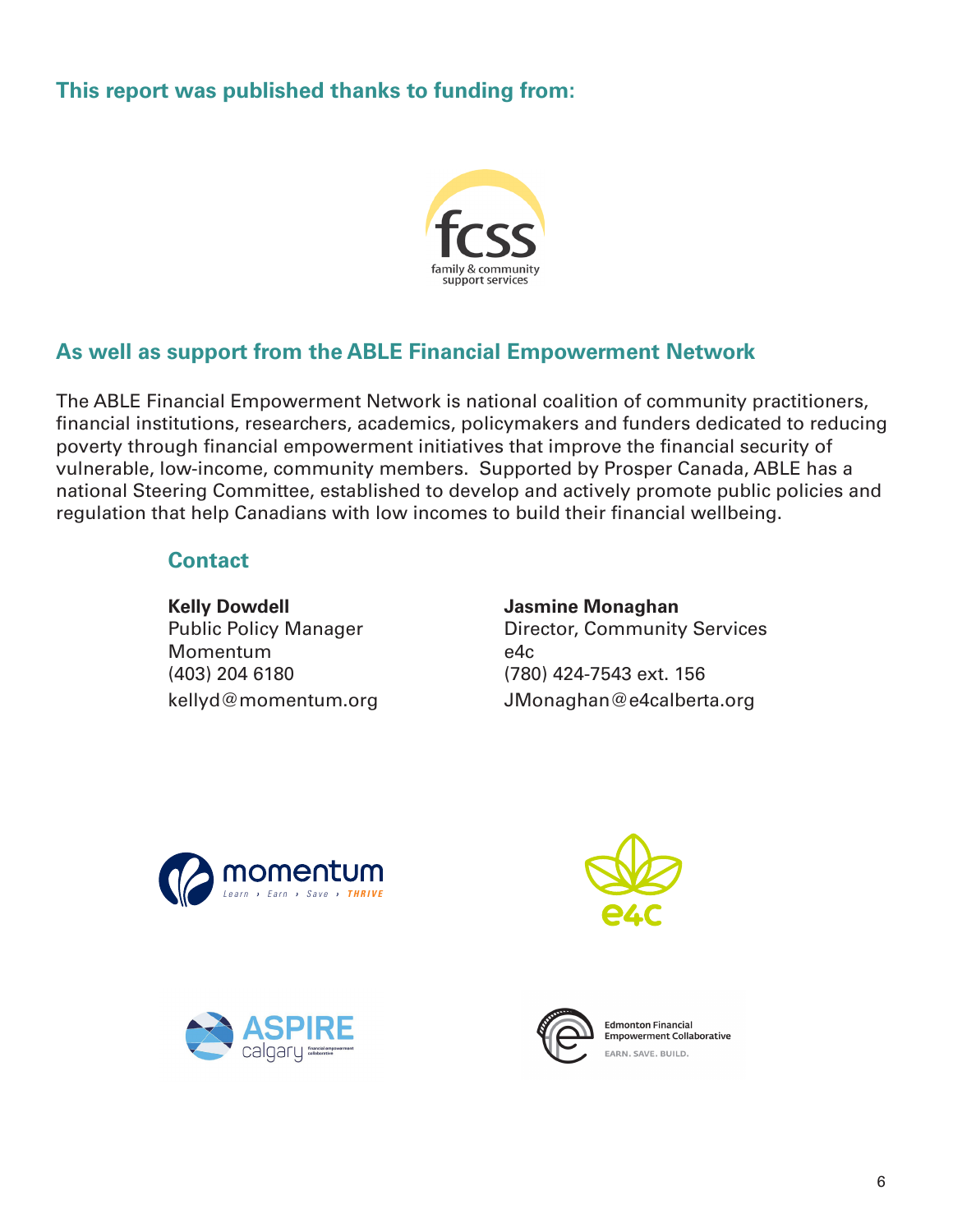| <b>Prevent poverty</b>                                                                                                                                                                      | <b>Mitigates poverty and its impact</b>                                                                                                                                                                                                                                                                                                                 | <b>Reduces poverty</b>                                                                                                                                                                  |
|---------------------------------------------------------------------------------------------------------------------------------------------------------------------------------------------|---------------------------------------------------------------------------------------------------------------------------------------------------------------------------------------------------------------------------------------------------------------------------------------------------------------------------------------------------------|-----------------------------------------------------------------------------------------------------------------------------------------------------------------------------------------|
| <b>Financial information, education and coaching</b>                                                                                                                                        |                                                                                                                                                                                                                                                                                                                                                         |                                                                                                                                                                                         |
| Enables people to identify debt traps<br>such as high-cost credit products<br>Resolves immediate crises (e.g. threat<br>of eviction) at lower cost and with fewer<br>penalties              | Reduces financial stress and improves<br>self-efficacy and wellness leading to<br>better outcomes with respect to:<br>Financial inclusion<br>Tax filing and access to benefits<br>Saving and asset building<br><b>Exercising consumer rights</b><br>When integrated into relevant pro-<br>grams, can enhance employment,<br>earnings, housing stability | Indirectly, when it leads to:<br>$\bullet$<br>building savings and assets<br>$\overline{\phantom{a}}$<br>increased income through<br>tax filing and accessing<br>benefits               |
| <b>Tax-filing and benefits assistance</b>                                                                                                                                                   |                                                                                                                                                                                                                                                                                                                                                         |                                                                                                                                                                                         |
| • Increases income                                                                                                                                                                          | Increases income<br>$\bullet$                                                                                                                                                                                                                                                                                                                           | Increases income<br>$\bullet$                                                                                                                                                           |
| Supports saving and asset building<br>$\bullet$                                                                                                                                             | Reduces financial stress and improves<br>$\bullet$<br>self-efficacy<br>Helps resolve crises at lower cost and<br>with fewer penalties (e.g. disputes over $\cdot$<br>benefits eligibility)                                                                                                                                                              | Supports inter-generational<br>$\bullet$<br>economic mobility (e.g. through<br>child benefits)<br>Indirectly, when it enables<br>savings and asset building (e.g.<br><b>RDSP, RESP)</b> |
| <b>Consumer education and protection</b>                                                                                                                                                    |                                                                                                                                                                                                                                                                                                                                                         |                                                                                                                                                                                         |
| Consumer education and protection re-<br>$\bullet$<br>duce consumer exposure to and/or risk<br>from financial products like high-interest<br>loans and can promote financial inclu-<br>sion | Education and awareness can protect<br>consumers from high financial trans-<br>action costs and financial loss due to<br>fraud, as well as build self-efficacy by<br>equipping consumers to act in their<br>own self-interest.                                                                                                                          |                                                                                                                                                                                         |

# **Table 1: How financial empowerment interventions prevent, mitigate and reduce poverty**